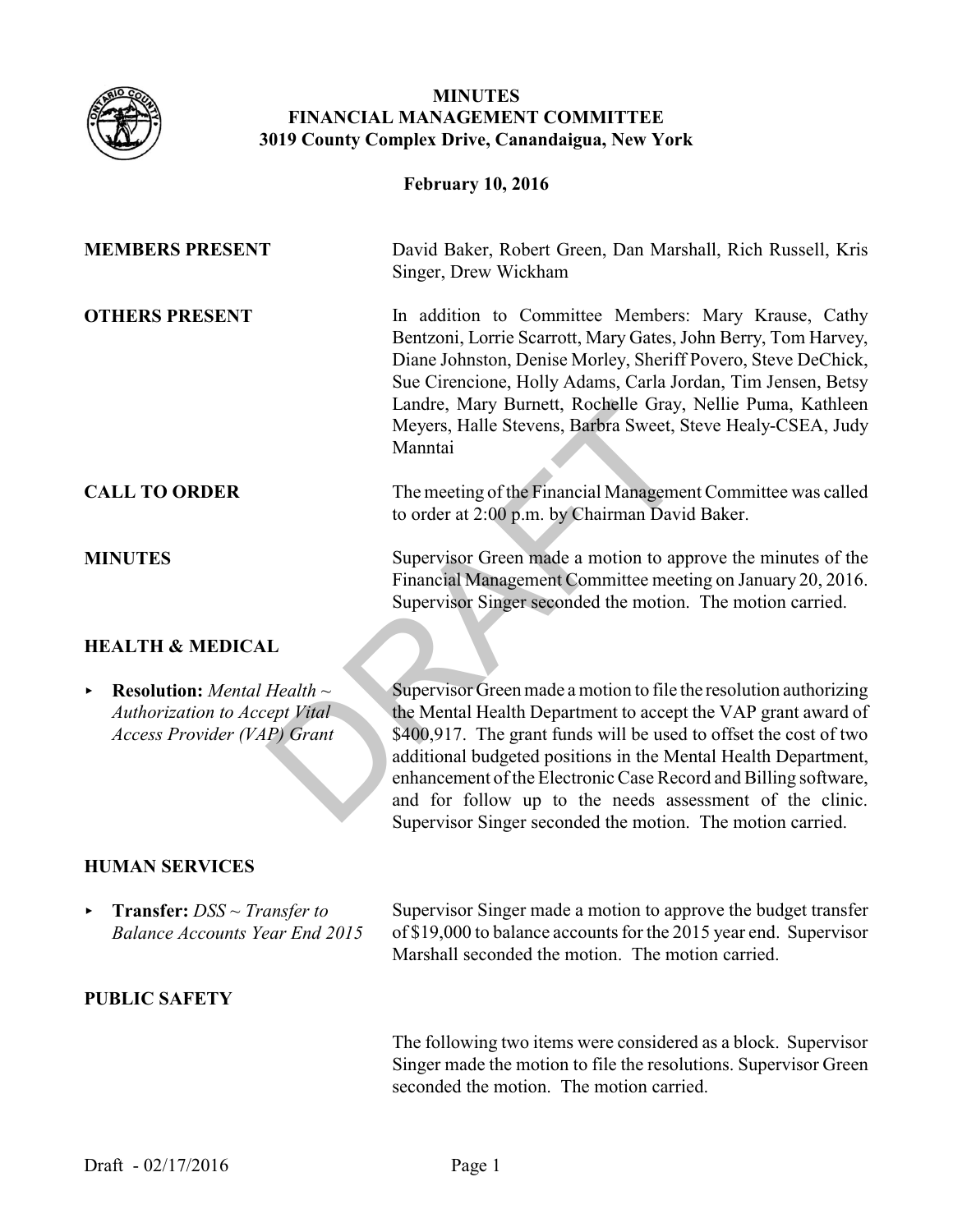- < **Resolution:** *Sheriff ~ Authorization to Apply for Missing Alzheimer's Patient Assistance Program Grant*
- < **Resolution:** *Sheriff ~ Authorization to Apply for Elder Abuse Grant*
- < **Transfer:** *Sheriff ~ Budget Transfer for New Position and Vehicle*
- < **Transfer:** *Sheriff CIP ~ Budget Transfer to Change an Unmarked Vehicle to a Marked Vehicle*
- < **Resolution:** *Sheriff 911 ~ Award of Contract to Finger Lakes Communication for Software Maintenance of County Emergency Radio Communication System*

# **PUBLIC WORKS**

< **Resolution:** *Public Works ~ Authorize Contract Amendment and Extension and Budget Transfer - Building 3010 Cooling Tower Replacement - Bell Mechanical Contractor, Inc.*

The motion carried to authorize submission of the application for funding from Project Lifesaver International Missing Alzheimer's Foundation Patient Assistance Program Grant in support of the Project Lifesaver Program.

The motion carried to authorize submission of the application for funding from Lifespan's Elder Abuse Prevention Grant. The grant will provide funding for the education, collaboration, and/or implementation to increase awareness of issues pertaining to elder abuse, neglect, and exploitation in Ontario County up to \$6,500.

Supervisor Green made a motion to approve the budget transfer to distribute the Proposed New Position budget lines to the appropriate detailed budget lines per the 2016 Approved Budget, including the purchase of a marked vehicle, laptop, radar, mobile radio, and portable radio. Supervisor Russell seconded the motion. The motion carried.

Supervisor Russell made the motion to approve the budget transfer of \$16,000 from the Appropriated Stop DWI Reserve to cover the costs of changing an unmarked vehicle to a marked vehicle due to the retirement of a civil deputy that will now be transitioned to a county police deputy, including the purchase of a radar unit in the sheriff's budget. Supervisor Marshall seconded the motion. The motion carried. sition and<br>
to distribute the Proposed New Positi<br>
appropriate detailed budget lines per the<br>
including the purchase of a marked vehic<br>
radio, and portable radio. Supervisor<br>
motion. The motion carried.<br>
P ~ Budget<br>
Super

Supervisor Green made a motion to file the resolution to award the contract for software maintenance of the Emergency Radio Communication System to Finger Lakes Communication Co., Inc. The award shall be in effect for 12 months starting January 1, 2016, through December 31, 2016, for a total price of \$140,000. Supervisor Wickham seconded the motion. The motion carried.

Supervisor Marshall made a motion to file the resolution to authorize a contract amendment with Bell Mechanical, Inc., in the amount of \$68,000 for the addition of a second cooling tower at the County's Human Services Building resulting in a revised contract amount of \$196,400. The contract will be extended 60 days and will now expire on July 4, 2016. Supervisor Wickham seconded the motion. The motion carried.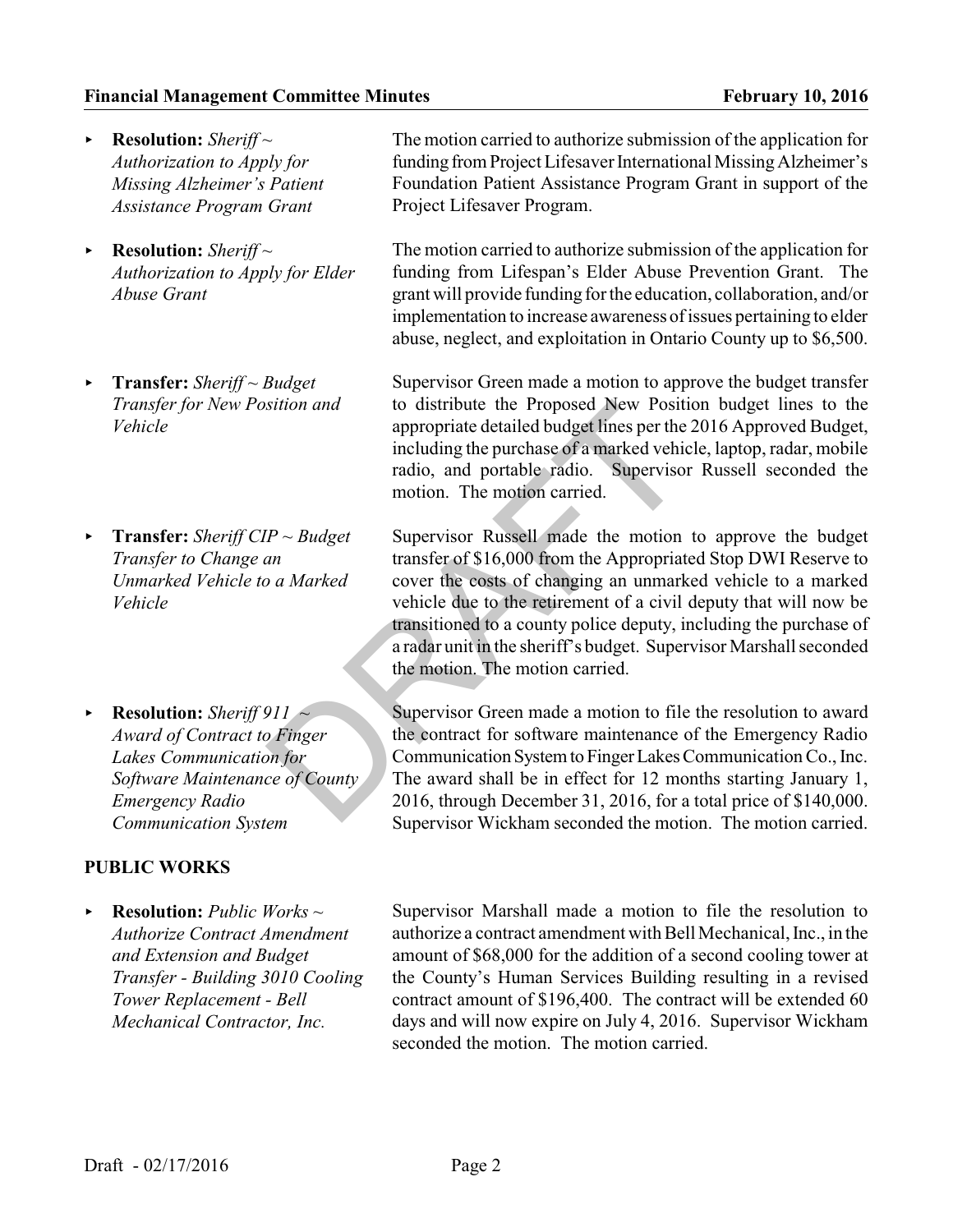< **Resolution:** *Route 332 Sewer District ~ Authorize Contract Amendment for Professional Services - Pump Station in Forcemain Replacement Project*

# **CAPITAL PROJECTS**

- < **Resolution:** *Space Utilization & Reallocation Project Phase III Ontario County Courthouse - CP 05-2012: Budget Transfer and Award of Construction Contracts*
- < **Resolution:** *FLCC Geneva Campus Center Project ~ CP 04- 2009: Authorizing Budget Transfer and Approval of Contract with Simplex Grinnell*
- < **Resolution:** *FLCC Geneva Campus Center Project ~ CP 04- 2009: Authorizing Budget Transfer and Payment to CSNY, Inc., for Services Rendered for the Geneva/DeSalles Phone Relocation and Rental System - Geneva Temporary Location*
- < **Resolution:** *2015 FLCC Capital Maintenance Project ~ CP 01- 2015: Authorization to Contract with The Pike Company, Inc., for Professional Construction Management Services - HVAC Rehabilitation in the Fine Arts and Graphic Design Area*
- < **Resolution:** *Establish Capital Project CP 01-2016 ~ 2016 FLCC Maintenance Capital Project - Authorization to*

Supervisor Russell made a motion to file the resolution authorizing a contract amendment with Barton & Loguidice, D.P.C., for a cost not to exceed \$91,400 for the full scale design of said project. Supervisor Wickham seconded the motion. The motion carried.

Supervisor Russell made a motion to file the resolution authorizing a budget transfer of \$180,270 and amendment to the project budget; and further, to award contracts to the lowest responsive/responsible bidders as stipulated in the resolution. Supervisor Singer seconded the motion. The motion carried.

Supervisor Marshall made a motion to file the resolution authorizing a short term contract with Simplex Grinnell to provide and install three carbon monoxide detectors at the FLCC Geneva Campus Center at a cost not to exceed \$2,067.05. Supervisor Singer seconded the motion. The motion carried.

Supervisor Green made a motion to file the resolution approving the budget transfer and payment to CSNY Solutions, Inc., for services rendered for the relocation of the phone system to the permanent Geneva Campus location, provide and install one Rental System in the temporary DeSalles location, and the relocation of the existing system to the renovated permanent location for a cost not to exceed \$5,166.17. Supervisor Wickham seconded the motion. The motion carried with the understanding that the word "temporary" will be corrected to read "permanent" in the sixth *Whereas* and second *Resolved* paragraphs before submitting to the Board of Supervisors. on Contracts<br>
Supervisor Singer seconded the motion.<br>
Geneva<br>
Supervisor Marshall made a motion<br>
authorizing a short term contract wit<br>
udget<br>
provide and install three carbon monoxic<br>
cal of<br>
Geneva Campus Center at a cos

> Supervisor Russell made a motion to file the resolution to accept the proposal of The Pike Company, Inc., to provide Construction Management Services for the design, bidding, and construction of FLCC HVAC Rehabilitation in the Fine Arts and Graphic Design Area at a cost not to exceed \$112,000. The contract will begin on February 19, 2016, and terminate on September 30, 2017. Supervisor Wickham seconded the motion. The motion carried.

> Supervisor Singer made a motion to file the resolution to establish Capital Project 01-2016 entitled FLCC Maintenance Project, approve the list of projects to be funded from this Capital Project as on file with the Clerk of the Board, and to accept the bid from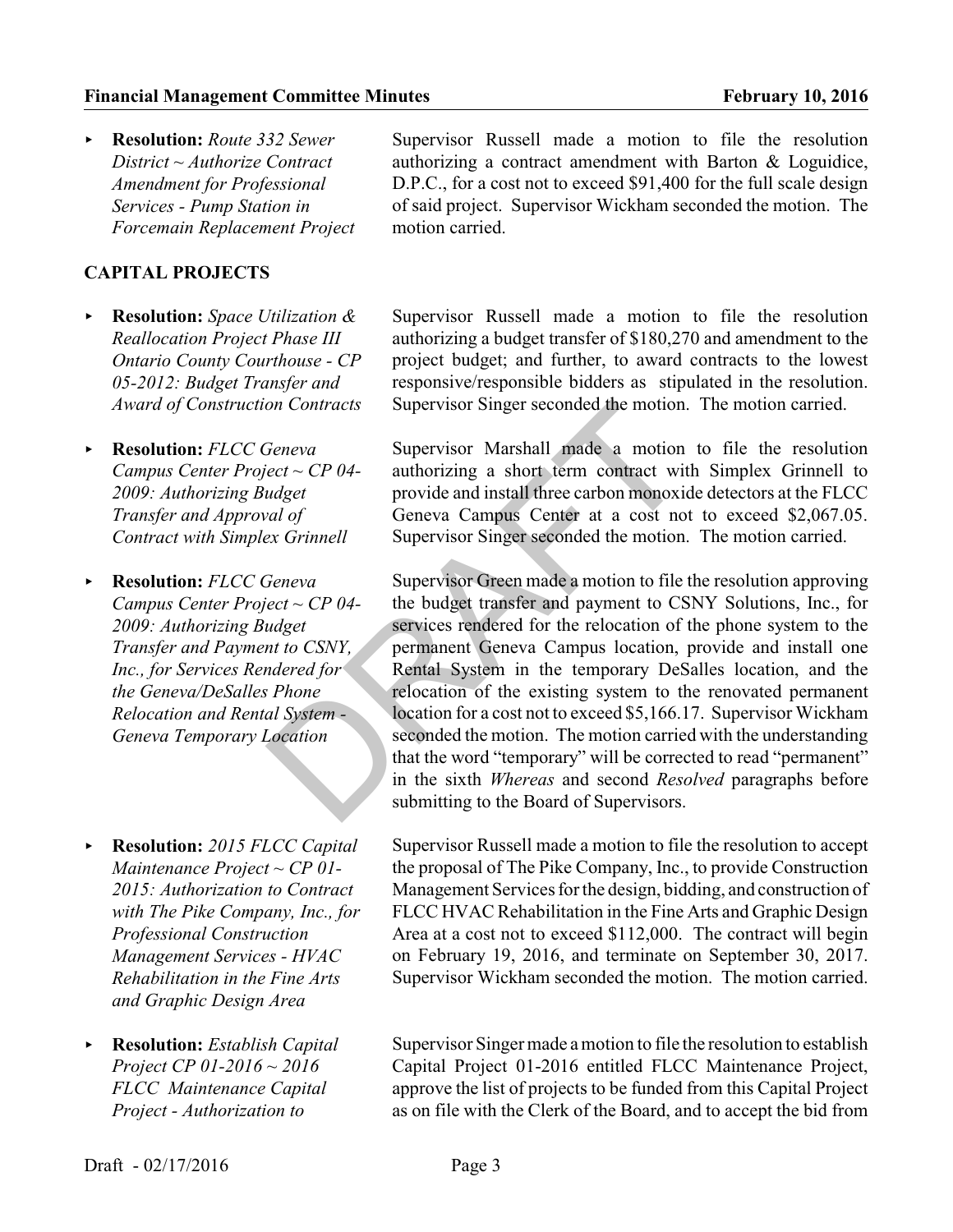*Contract with City Hill Excavating, Inc.*

< **Resolution:** *Closing of Geneva PSAP Project ~ CP 06-2015: Authorization of Contract with McFarland-Johnson, Inc. For Professional Consultant and Engineering Services*

City Hill Excavating, Inc., for FLCC Parking Lot "D" Improvements pursuant to County Bid B15104. Supervisor Russell seconded the motion. The motion carried.

Supervisor Green made a motion to file the resolution to accept the proposal from McFarland-Johnson, Inc., dated February 5, 2016, in the amount of \$10,030 to provide professional consultant and engineering services for proper modifications to the rented space that will support the County's emergency radio communications system and the County's UHF simulcast radio system equipment. Supervisor Marshall seconded the motion. The motion carried.

## **FMC STANDING COMMITTEE ITEMS**

- < **Resolution:** *Finance ~ Adoption of the Budget Transfer Policy and Procedures - 2016*
- ▶ **Resolution:** Finance  $\sim$ *Amendment to and Adoption of the Ontario County Cash Management and Investment Policy*
- 4<sup>th</sup> Quarter Financial Updates

Supervisor Marshall made a motion to file the resolution for the adoption of the *Budget Transfer Policy and Procedures - 2016*. Supervisor Russell seconded the motion. The motion carried.

Supervisor Green made a motion to file the resolution to amend and adopt the *Ontario County Cash Management and Investment Policy* for 2016. Supervisor Singer seconded the motion. The motion carried. Supervisor Marshall made a motion to f<br>
e capacity adoption of the *Budget Transfer Policy*<br>
es - 2016 Supervisor Russell seconded the motion<br>
e capacity Supervisor Green made a motion to file<br>
and adopt the *Ontario Coun* 

Financial Updates for 4<sup>th</sup> Quarter, 2015 were presented.

- I. Justice and Constables, Judgements and Claims, Assessment on County Property
- ii. Sales Tax, Contingency, Community College Tuition, Contribution to FLCC, Contribution to FLCC (CIP)

## **OTHER BUSINESS**

< **Resolution:** *Amendment to Local Law 8 of 1999 "Superseding Public Officers Law Section 3 (1) Residency of Certain Officers"*

Supervisor Russell made a motion to file the resolution to amend Local Law 8 regarding residency of certain officers. amendment to the law will require that the Director of Finance is a resident of Ontario County. Supervisor Singer seconded the motion. The motion carried.

**Director of Finance Search** County Administrator Mary Krause reported that the search for a new Director of Finance is in process, with interviews taking place on Thursday, February 11.